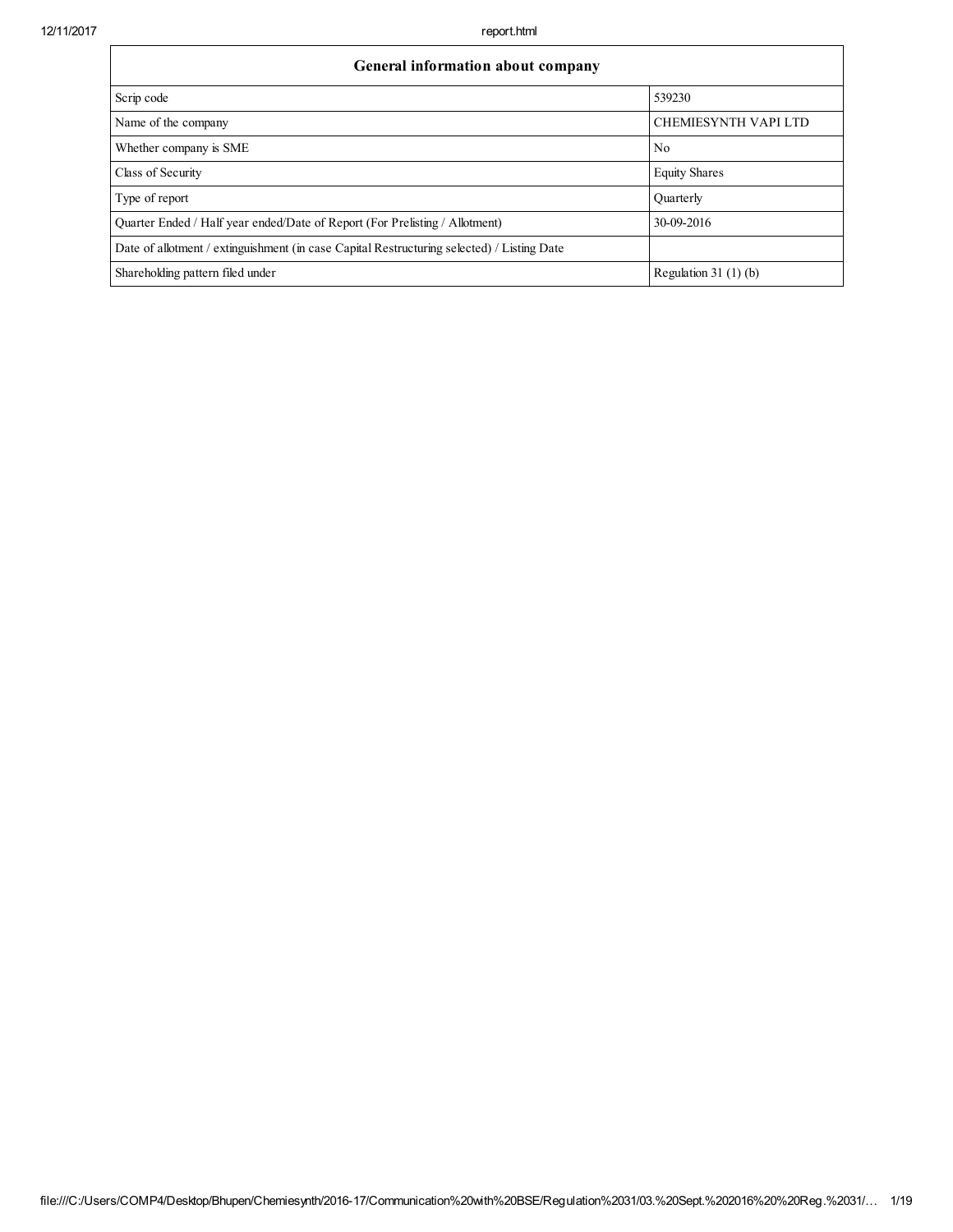| Sr. No.        | <b>Particular</b>                                                                      | Yes/No         |
|----------------|----------------------------------------------------------------------------------------|----------------|
|                | Whether the Listed Entity has issued any partly paid up shares?                        | No.            |
| $\overline{2}$ | Whether the Listed Entity has issued any Convertible Securities?                       | No.            |
| $\overline{3}$ | Whether the Listed Entity has issued any Warrants?                                     | No.            |
| $\overline{4}$ | Whether the Listed Entity has any shares against which depository receipts are issued? | No.            |
| $\overline{5}$ | Whether the Listed Entity has any shares in locked-in?                                 | No.            |
| 6              | Whether any shares held by promoters are pledge or otherwise encumbered?               | N <sub>0</sub> |
| $\overline{7}$ | Whether company has equity shares with differential voting rights?                     | N <sub>0</sub> |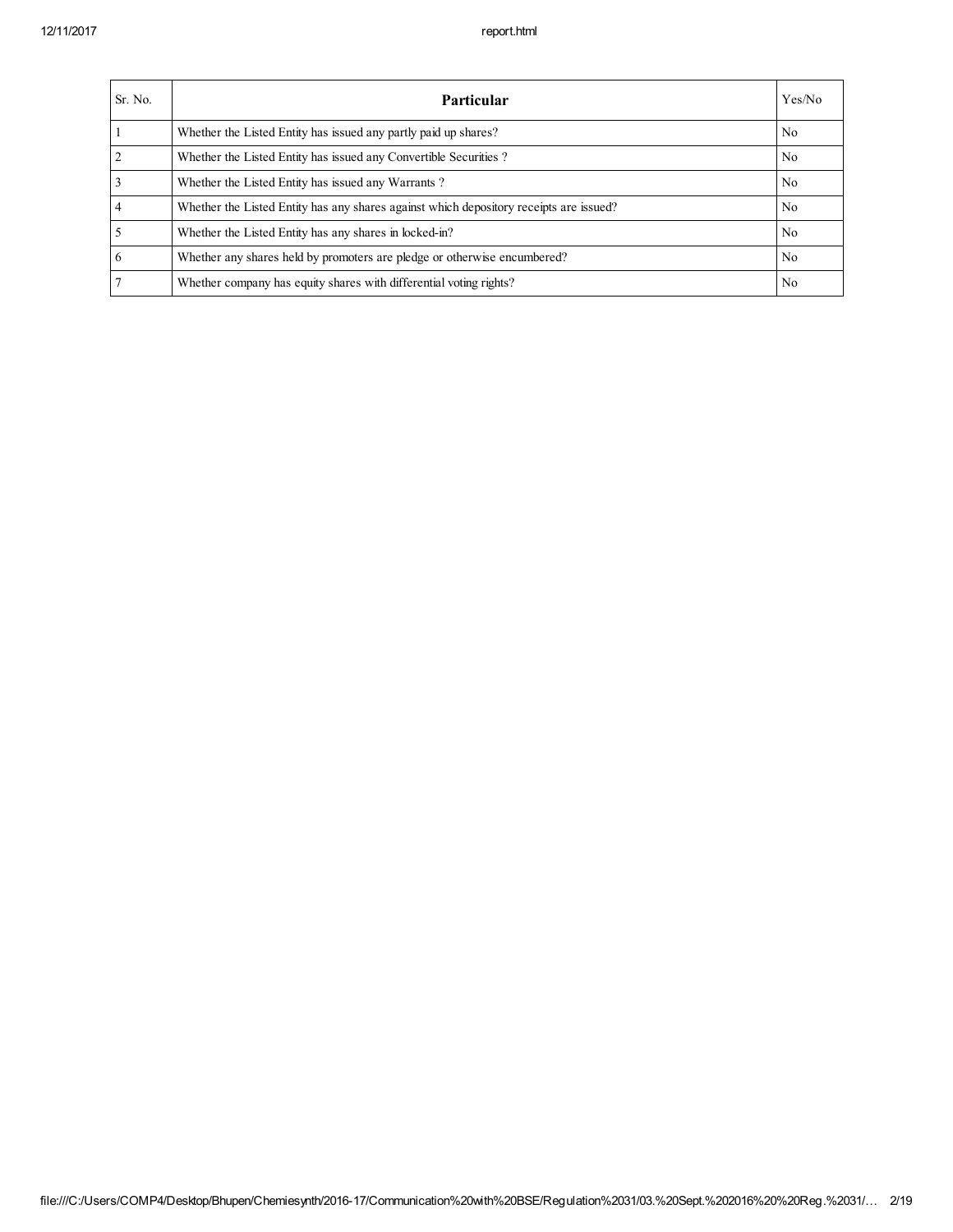|                               | Table 1 - Summary Statement holding of specified securities |                                  |                                   |                      |                          |                                                                    |                                                                                                                      |                                                                  |               |               |                      |
|-------------------------------|-------------------------------------------------------------|----------------------------------|-----------------------------------|----------------------|--------------------------|--------------------------------------------------------------------|----------------------------------------------------------------------------------------------------------------------|------------------------------------------------------------------|---------------|---------------|----------------------|
|                               | Category                                                    |                                  | No. of                            | No. Of<br>Partly     | No. Of<br>shares         | Total nos.<br>shares<br>held (VII)<br>$= (IV) +$<br>$(V)$ + $(VI)$ | Shareholding as a %<br>of total no. of<br>shares (calculated<br>as per SCRR, 1957)<br>(VIII) As a % of<br>$(A+B+C2)$ | Number of Voting Rights held in<br>each class of securities (IX) |               |               |                      |
| Category<br>of<br>(I)<br>(II) | shareholder                                                 | Nos. Of<br>shareholders<br>(III) | fully paid<br>up equity<br>shares | paid-up<br>equity    | underlying<br>Depository |                                                                    |                                                                                                                      | No of Voting (XIV)<br>Rights                                     |               |               | Total as<br>$a\%$ of |
|                               |                                                             |                                  | held (IV)                         | shares<br>held $(V)$ | Receipts<br>(VI)         |                                                                    |                                                                                                                      | Class<br>eg: X                                                   | Class<br>eg:y | Total         | $(A+B+C)$            |
| (A)                           | Promoter<br>$\&$<br>Promoter<br>Group                       | 14                               | 1837700                           |                      |                          | 1837700                                                            | 59.86                                                                                                                | 1837700                                                          |               | 1837700 59.86 |                      |
| (B)                           | Public                                                      | 516                              | 1232300                           |                      |                          | 1232300                                                            | 40.14                                                                                                                | 1232300                                                          |               | 1232300       | 40.14                |
| (C)                           | Non<br>Promoter-<br>Non Public                              |                                  |                                   |                      |                          |                                                                    |                                                                                                                      |                                                                  |               |               |                      |
| (C1)                          | <b>Shares</b><br>underlying<br>DRs                          |                                  |                                   |                      |                          |                                                                    |                                                                                                                      |                                                                  |               |               |                      |
| (C2)                          | Shares held<br>by<br>Employee<br>Trusts                     |                                  |                                   |                      |                          |                                                                    |                                                                                                                      |                                                                  |               |               |                      |
|                               | Total                                                       | 530                              | 3070000                           |                      |                          | 3070000                                                            |                                                                                                                      | 3070000                                                          |               | 3070000       | 100                  |

## Table I - Summary Statement holding of specified securities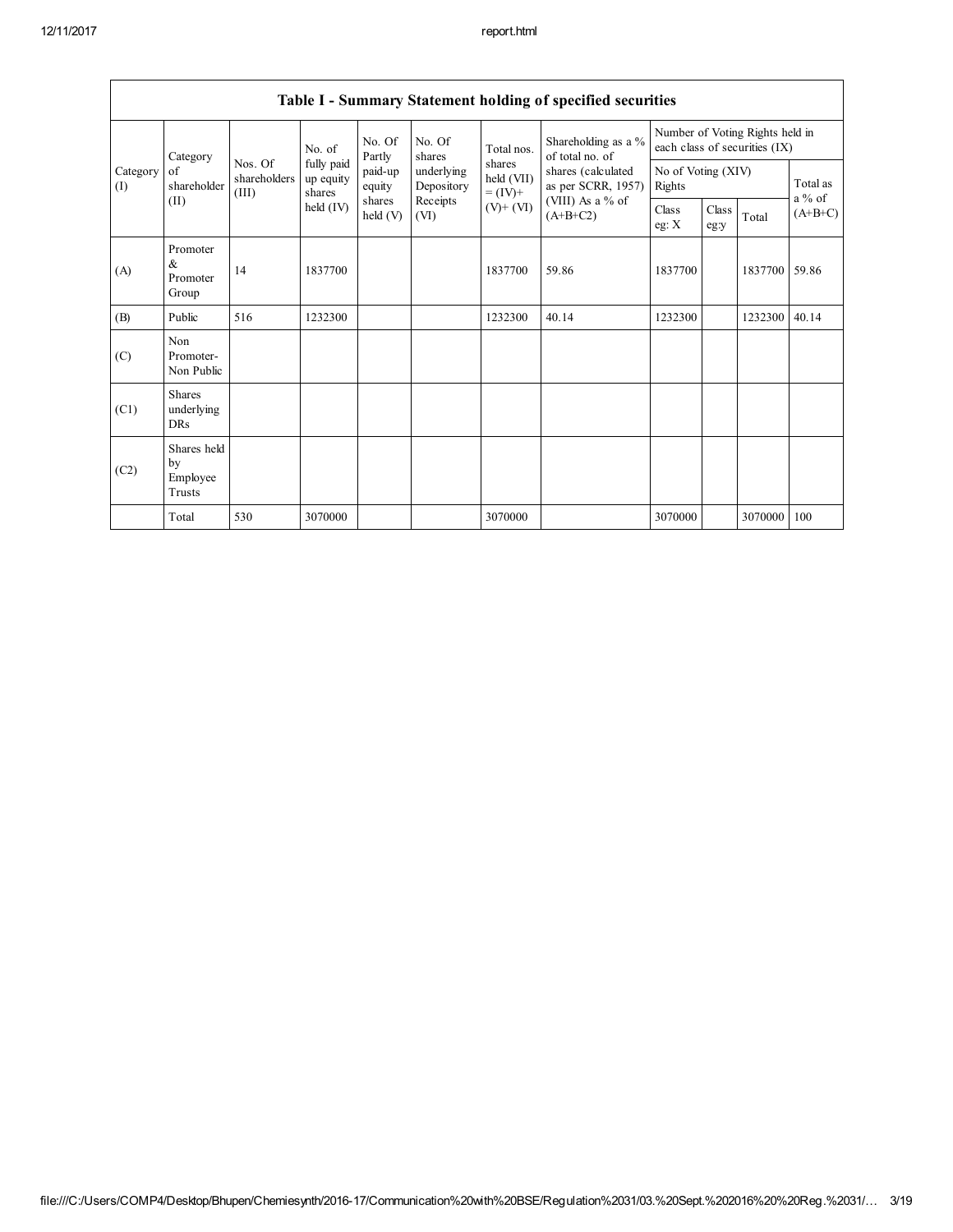|          | Table I - Summary Statement holding of specified securities |                                                                                                                                                                                                                                                                                |                                                                                            |            |                                                                                   |                                        |                                                         |                                                                               |  |                                                                         |
|----------|-------------------------------------------------------------|--------------------------------------------------------------------------------------------------------------------------------------------------------------------------------------------------------------------------------------------------------------------------------|--------------------------------------------------------------------------------------------|------------|-----------------------------------------------------------------------------------|----------------------------------------|---------------------------------------------------------|-------------------------------------------------------------------------------|--|-------------------------------------------------------------------------|
| Category | Category<br>$\sigma$ f                                      | No. Of Shares<br>No. Of<br>Underlying<br>No. of<br>Shares<br><b>Shares</b><br>Outstanding<br>Underlying<br>Underlying<br>convertible<br>Outstanding<br>securities and<br>Outstanding<br>convertible<br>No. Of<br>Warrants<br>securities<br>(Xi)<br>Warrants (Xi)<br>(X)<br>(a) |                                                                                            |            | Shareholding, as a $%$<br>assuming full conversion<br>of convertible securities ( | Number of<br>Locked in<br>shares (XII) |                                                         | Number of<br><b>Shares</b><br>pledged or<br>otherwise<br>encumbered<br>(XIII) |  | Number of<br>equity shares<br>held in<br>dematerialized<br>form $(XIV)$ |
| (I)      | shareholder<br>(II)                                         |                                                                                                                                                                                                                                                                                | as a percentage of diluted<br>share capital) $(XI)$ =<br>(VII)+(X) As a % of<br>$(A+B+C2)$ | No.<br>(a) | As $\mathbf{a}$<br>$%$ of<br>total<br><b>Shares</b><br>held<br>(b)                | N <sub>0</sub><br>(a)                  | As a<br>$%$ of<br>total<br><b>Shares</b><br>held<br>(b) |                                                                               |  |                                                                         |
| (A)      | Promoter<br>$\&$<br>Promoter<br>Group                       |                                                                                                                                                                                                                                                                                |                                                                                            |            | 59.86                                                                             |                                        |                                                         |                                                                               |  | $\mathbf{0}$                                                            |
| (B)      | Public                                                      |                                                                                                                                                                                                                                                                                |                                                                                            |            | 40.14                                                                             |                                        |                                                         |                                                                               |  | 800                                                                     |
| (C)      | Non<br>Promoter-<br>Non Public                              |                                                                                                                                                                                                                                                                                |                                                                                            |            |                                                                                   |                                        |                                                         |                                                                               |  |                                                                         |
| (C1)     | <b>Shares</b><br>underlying<br><b>DRs</b>                   |                                                                                                                                                                                                                                                                                |                                                                                            |            |                                                                                   |                                        |                                                         |                                                                               |  |                                                                         |
| (C2)     | Shares held<br>by<br>Employee<br><b>Trusts</b>              |                                                                                                                                                                                                                                                                                |                                                                                            |            |                                                                                   |                                        |                                                         |                                                                               |  |                                                                         |
|          | Total                                                       |                                                                                                                                                                                                                                                                                |                                                                                            |            |                                                                                   |                                        |                                                         |                                                                               |  | 800                                                                     |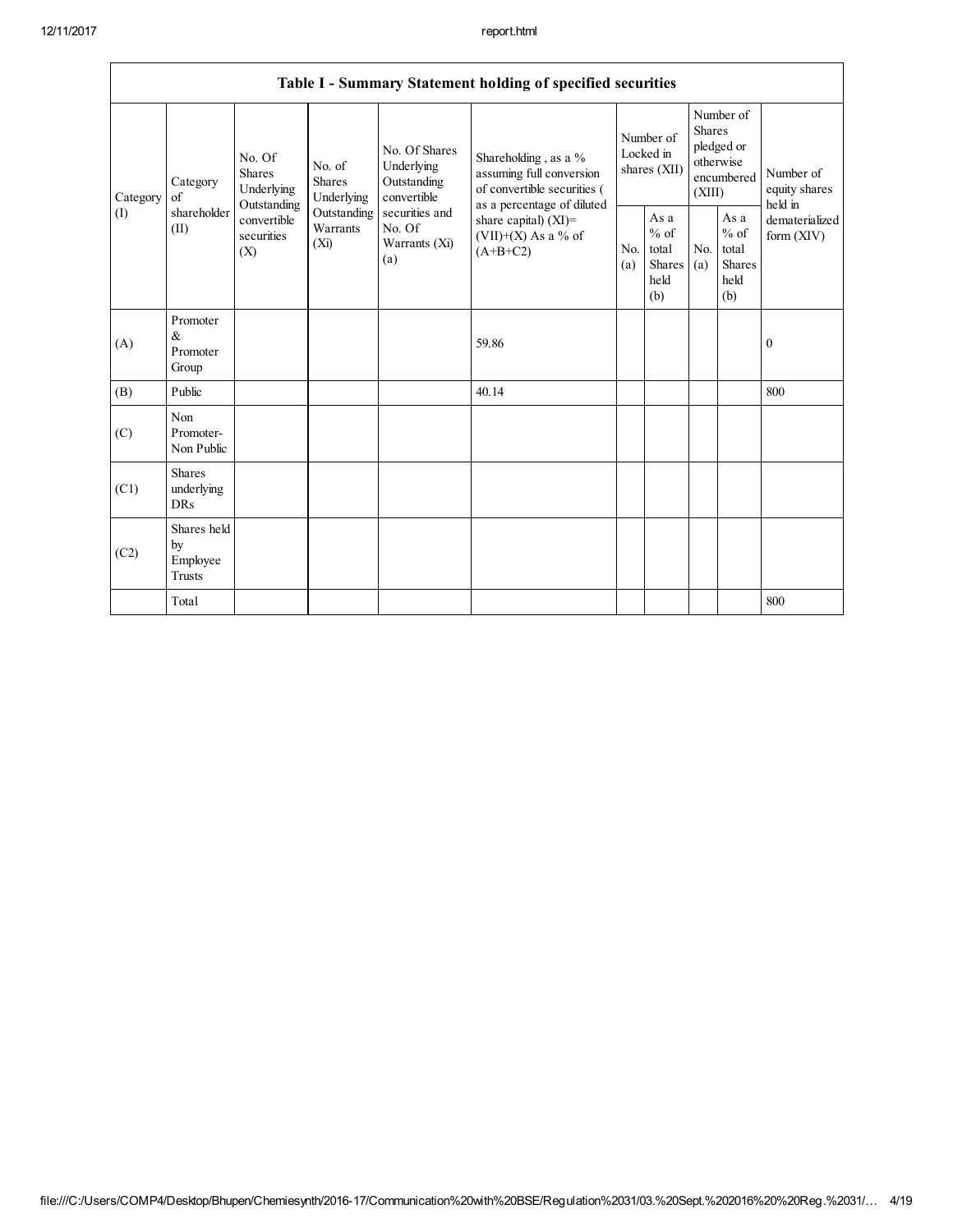|                                                                                             | Table II - Statement showing shareholding pattern of the Promoter and Promoter Group                                |                                                                              |                             |                                 |                                                |                                         |                                                             |                              |               |                                                                  |                           |
|---------------------------------------------------------------------------------------------|---------------------------------------------------------------------------------------------------------------------|------------------------------------------------------------------------------|-----------------------------|---------------------------------|------------------------------------------------|-----------------------------------------|-------------------------------------------------------------|------------------------------|---------------|------------------------------------------------------------------|---------------------------|
|                                                                                             |                                                                                                                     |                                                                              | No. of<br>fully             | No. Of<br>Partly                | No. Of                                         | Total<br>nos.                           | Shareholding as<br>a % of total no.                         |                              |               | Number of Voting Rights held in<br>each class of securities (IX) |                           |
| Sr.                                                                                         | Category & Name<br>of the<br>Shareholders (I)                                                                       | Nos. Of<br>shareholders<br>(III)                                             | paid up<br>equity<br>shares | paid-<br>up<br>equity<br>shares | shares<br>underlying<br>Depository<br>Receipts | shares<br>held<br>$(VII) =$<br>$(IV)^+$ | of shares<br>(calculated as<br>per SCRR,<br>1957) (VIII) As | No of Voting (XIV)<br>Rights |               |                                                                  | Total<br>as a<br>$%$ of   |
|                                                                                             |                                                                                                                     |                                                                              | held<br>(IV)                | held<br>(V)                     | (VI)                                           | $(V)+$<br>(VI)                          | $a\%$ of<br>$(A+B+C2)$                                      | Class<br>eg: $X$             | Class<br>eg:y | Total                                                            | Total<br>Voting<br>rights |
| $\mathbf{A}$                                                                                | Table II - Statement showing shareholding pattern of the Promoter and Promoter Group                                |                                                                              |                             |                                 |                                                |                                         |                                                             |                              |               |                                                                  |                           |
| (1)                                                                                         | Indian                                                                                                              |                                                                              |                             |                                 |                                                |                                         |                                                             |                              |               |                                                                  |                           |
| (a)                                                                                         | Individuals/Hindu<br>undivided Family                                                                               | 14                                                                           | 1837700                     |                                 |                                                | 1837700                                 | 59.86                                                       | 1837700                      |               | 1837700                                                          | 59.86                     |
| Sub-Total (A)<br>(1)                                                                        |                                                                                                                     | 14                                                                           | 1837700                     |                                 |                                                | 1837700                                 | 59.86                                                       | 1837700                      |               | 1837700                                                          | 59.86                     |
| (2)                                                                                         | Foreign                                                                                                             |                                                                              |                             |                                 |                                                |                                         |                                                             |                              |               |                                                                  |                           |
| Total<br>Shareholding<br>of Promoter<br>and Promoter<br>Group $(A)=$<br>$(A)(1)+(A)$<br>(2) |                                                                                                                     | 14                                                                           | 1837700                     |                                 |                                                | 1837700                                 | 59.86                                                       | 1837700                      |               | 1837700                                                          | 59.86                     |
| $\, {\bf B}$                                                                                |                                                                                                                     | Table III - Statement showing shareholding pattern of the Public shareholder |                             |                                 |                                                |                                         |                                                             |                              |               |                                                                  |                           |
| (1)                                                                                         | Institutions                                                                                                        |                                                                              |                             |                                 |                                                |                                         |                                                             |                              |               |                                                                  |                           |
| (3)                                                                                         | Non-institutions                                                                                                    |                                                                              |                             |                                 |                                                |                                         |                                                             |                              |               |                                                                  |                           |
| (a(i))                                                                                      | Individuals -<br>i.Individual<br>shareholders<br>holding nominal<br>share capital up to<br>Rs. 2 lakhs.             | 509                                                                          | 91600                       |                                 |                                                | 91600                                   | 2.98                                                        | 91600                        |               | 91600                                                            | 2.98                      |
| (a(ii))                                                                                     | Individuals - ii.<br>Individual<br>shareholders<br>holding nominal<br>share capital in<br>excess of Rs. 2<br>lakhs. | 1                                                                            | 128700                      |                                 |                                                | 128700                                  | 4.19                                                        | 128700                       |               | 128700                                                           | 4.19                      |
| (e)                                                                                         | Any Other<br>(specify)                                                                                              | 6                                                                            | 1012000                     |                                 |                                                | 1012000                                 | 32.96                                                       | 1012000                      |               | 1012000                                                          | 32.96                     |
| Sub-Total (B)<br>(3)                                                                        |                                                                                                                     | 516                                                                          | 1232300                     |                                 |                                                | 1232300                                 | 40.14                                                       | 1232300                      |               | 1232300                                                          | 40.14                     |
| <b>Total Public</b><br>Shareholding<br>$(B)=(B)(1)+$<br>$(B)(2)+(B)(3)$                     |                                                                                                                     | 516                                                                          | 1232300                     |                                 |                                                | 1232300                                 | 40.14                                                       | 1232300                      |               | 1232300                                                          | 40.14                     |
| $\mathbf C$                                                                                 | Table IV - Statement showing shareholding pattern of the Non Promoter- Non Public shareholder                       |                                                                              |                             |                                 |                                                |                                         |                                                             |                              |               |                                                                  |                           |
| Total (<br>$A+B+C2$ )                                                                       |                                                                                                                     | 530                                                                          | 3070000                     |                                 |                                                | 3070000                                 | 100                                                         | 3070000                      |               | 3070000                                                          | 100                       |
| Total<br>$(A+B+C)$                                                                          |                                                                                                                     | 530                                                                          | 3070000                     |                                 |                                                | 3070000                                 |                                                             | 3070000                      |               | 3070000                                                          | 100                       |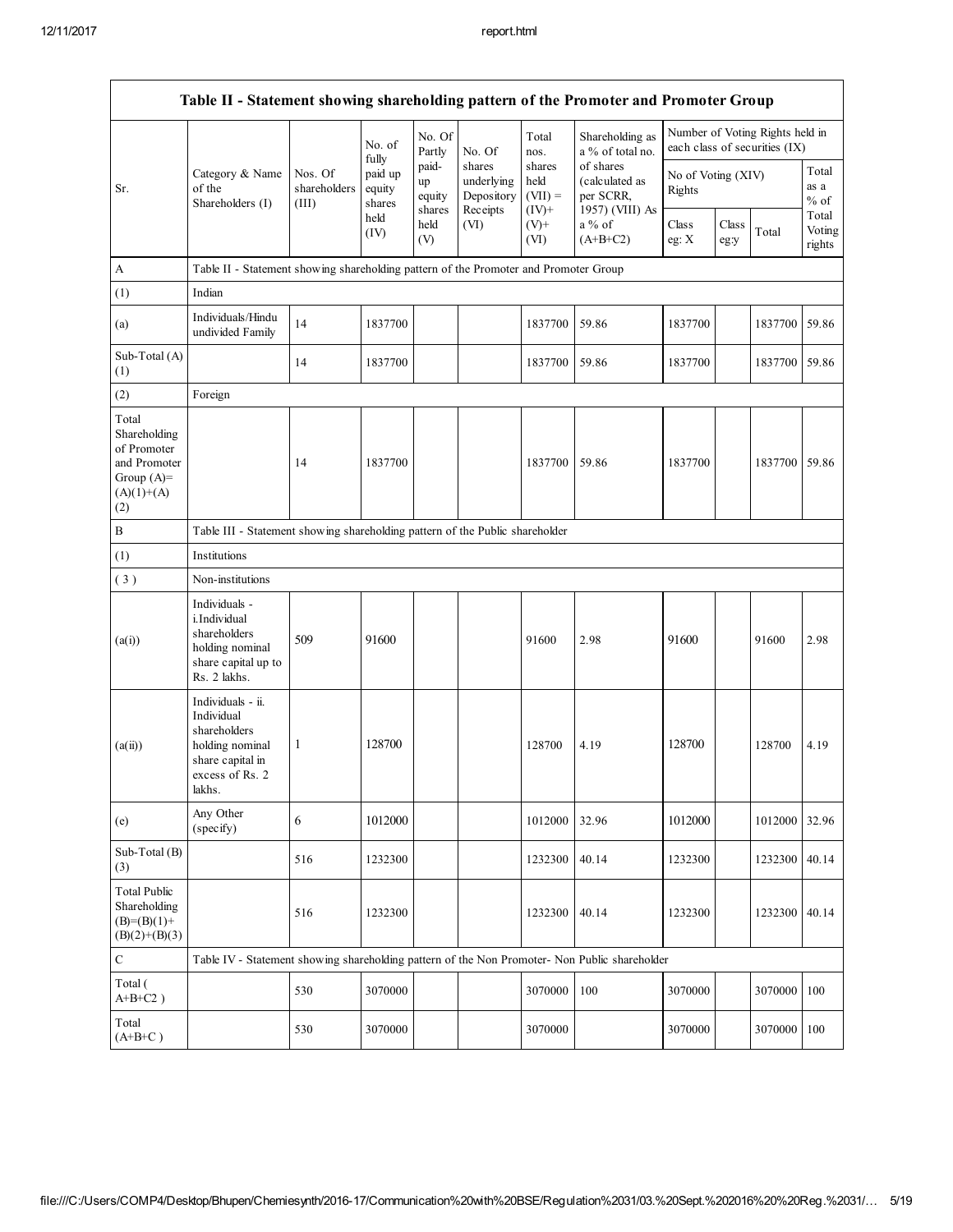|                                                                                         | Table II - Statement showing shareholding pattern of the Promoter and Promoter Group    |                                                                                     |                                                           |                                                                                               |                                        |                                                  |                                                                               |                                                  |                                       |
|-----------------------------------------------------------------------------------------|-----------------------------------------------------------------------------------------|-------------------------------------------------------------------------------------|-----------------------------------------------------------|-----------------------------------------------------------------------------------------------|----------------------------------------|--------------------------------------------------|-------------------------------------------------------------------------------|--------------------------------------------------|---------------------------------------|
| Sr.                                                                                     | No. Of<br><b>Shares</b><br>Underlying<br>Outstanding<br>convertible<br>securities $(X)$ | No. of<br><b>Shares</b><br>Underlying                                               | No. Of Shares<br>Underlying<br>Outstanding<br>convertible | Shareholding, as a %<br>assuming full conversion of<br>convertible securities (as a           | Number of<br>Locked in<br>shares (XII) |                                                  | Number of<br><b>Shares</b><br>pledged or<br>otherwise<br>encumbered<br>(XIII) |                                                  | Number of<br>equity shares<br>held in |
|                                                                                         |                                                                                         | Outstanding<br>securities and No.<br>Warrants<br>Of Warrants (Xi)<br>$(X_i)$<br>(a) |                                                           | percentage of diluted share<br>capital) $(XI) = (VII)+(X) As a$<br>% of $(A+B+C2)$            | No.<br>(a)                             | As a<br>$%$ of<br>total<br>Shares<br>held<br>(b) | No.<br>(a)                                                                    | As a<br>$%$ of<br>total<br>Shares<br>held<br>(b) | dematerialized<br>form (XIV)          |
| $\mathbf{A}$                                                                            |                                                                                         |                                                                                     |                                                           | Table II - Statement showing shareholding pattern of the Promoter and Promoter Group          |                                        |                                                  |                                                                               |                                                  |                                       |
| (1)                                                                                     | Indian                                                                                  |                                                                                     |                                                           |                                                                                               |                                        |                                                  |                                                                               |                                                  |                                       |
| (a)                                                                                     |                                                                                         |                                                                                     |                                                           | 59.86                                                                                         |                                        |                                                  |                                                                               |                                                  | $\boldsymbol{0}$                      |
| Sub-Total (A)<br>(1)                                                                    |                                                                                         |                                                                                     |                                                           | 59.86                                                                                         |                                        |                                                  |                                                                               |                                                  | $\boldsymbol{0}$                      |
| (2)                                                                                     | Foreign                                                                                 |                                                                                     |                                                           |                                                                                               |                                        |                                                  |                                                                               |                                                  |                                       |
| Total<br>Shareholding<br>of Promoter<br>and Promoter<br>Group $(A)=$<br>$(A)(1)+(A)(2)$ |                                                                                         |                                                                                     |                                                           | 59.86                                                                                         |                                        |                                                  |                                                                               |                                                  | $\boldsymbol{0}$                      |
| $\, {\bf B}$                                                                            |                                                                                         |                                                                                     |                                                           | Table III - Statement showing shareholding pattern of the Public shareholder                  |                                        |                                                  |                                                                               |                                                  |                                       |
| (1)                                                                                     | Institutions                                                                            |                                                                                     |                                                           |                                                                                               |                                        |                                                  |                                                                               |                                                  |                                       |
| (3)                                                                                     | Non-institutions                                                                        |                                                                                     |                                                           |                                                                                               |                                        |                                                  |                                                                               |                                                  |                                       |
| (a(i))                                                                                  |                                                                                         |                                                                                     |                                                           | 2.98                                                                                          |                                        |                                                  |                                                                               |                                                  | 800                                   |
| (a(ii))                                                                                 |                                                                                         |                                                                                     |                                                           | 4.19                                                                                          |                                        |                                                  |                                                                               |                                                  | $\boldsymbol{0}$                      |
| (e)                                                                                     |                                                                                         |                                                                                     |                                                           | 32.96                                                                                         |                                        |                                                  |                                                                               |                                                  | $\boldsymbol{0}$                      |
| Sub-Total (B)<br>(3)                                                                    |                                                                                         |                                                                                     |                                                           | 40.14                                                                                         |                                        |                                                  |                                                                               |                                                  | 800                                   |
| <b>Total Public</b><br>Shareholding<br>$(B)=(B)(1)+$<br>$(B)(2)+(B)(3)$                 |                                                                                         |                                                                                     |                                                           | 40.14                                                                                         |                                        |                                                  |                                                                               |                                                  | 800                                   |
| $\mathbf C$                                                                             |                                                                                         |                                                                                     |                                                           | Table IV - Statement showing shareholding pattern of the Non Promoter- Non Public shareholder |                                        |                                                  |                                                                               |                                                  |                                       |
| Total (<br>$A+B+C2$ )                                                                   |                                                                                         |                                                                                     |                                                           | 100                                                                                           |                                        |                                                  |                                                                               |                                                  | 800                                   |
| Total (A+B+C                                                                            |                                                                                         |                                                                                     |                                                           |                                                                                               |                                        |                                                  |                                                                               |                                                  | 800                                   |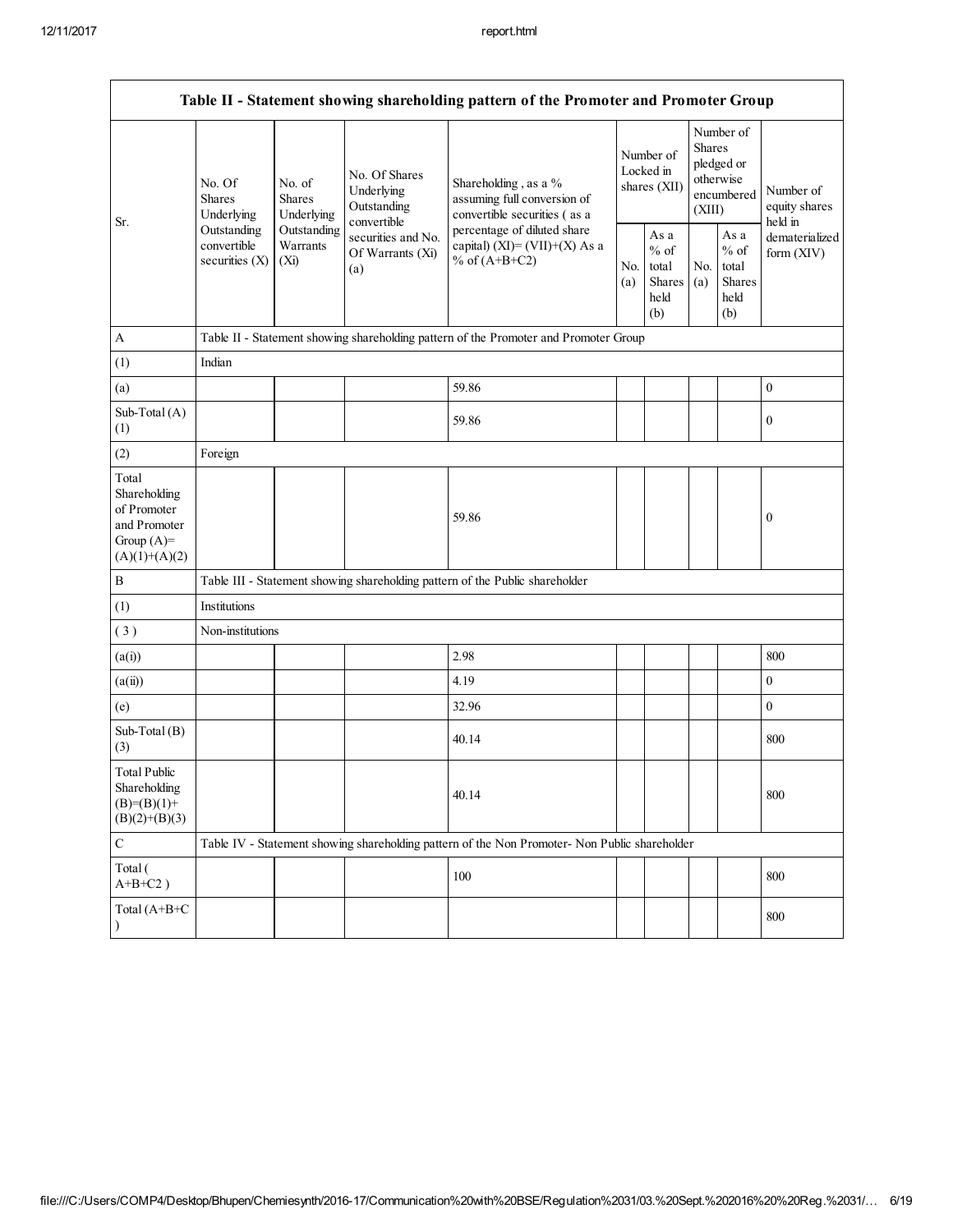|                                                                                                                                                                                          | Individuals/Hindu undivided Family                 |                                                 |                                                   |                                             |                                                 |                                                     |                                                    |  |
|------------------------------------------------------------------------------------------------------------------------------------------------------------------------------------------|----------------------------------------------------|-------------------------------------------------|---------------------------------------------------|---------------------------------------------|-------------------------------------------------|-----------------------------------------------------|----------------------------------------------------|--|
| Searial No.                                                                                                                                                                              | $\mathbf{1}$                                       | $\overline{c}$                                  | $\overline{3}$                                    | $\overline{4}$                              | 5                                               | 6                                                   | $\overline{\mathcal{I}}$                           |  |
| Name of the<br>Shareholders (I)                                                                                                                                                          | <b>BHANURAI</b><br><b>NAGINDAS</b><br><b>MEHTA</b> | <b>CHARU</b><br><b>BHANURAI</b><br><b>MEHTA</b> | <b>DARSHANA</b><br><b>SATISH</b><br><b>ZAVERI</b> | <b>DILIP</b><br>CHAMPAKLAL<br><b>ZAVERI</b> | <b>GAUTAM</b><br><b>RAMESH</b><br><b>ZAVERI</b> | <b>NARENDRA</b><br><b>BHOGILAL</b><br><b>ZAVERI</b> | <b>NIRMALA</b><br><b>NARENDRA</b><br><b>ZAVERI</b> |  |
| PAN (II)                                                                                                                                                                                 | AABPM3573D                                         | AAFPM7423C                                      | AAHPZ8063B                                        | AAAPZ2113M                                  | AAAPZ2420R                                      | AAAPZ0163T                                          | AAAPZ1490R                                         |  |
| No. of fully paid<br>up equity shares<br>held (IV)                                                                                                                                       | 242500                                             | 36000                                           | 3000                                              | 6600                                        | 3000                                            | 12000                                               | 14000                                              |  |
| No. Of Partly paid-<br>up equity shares<br>held (V)                                                                                                                                      |                                                    |                                                 |                                                   |                                             |                                                 |                                                     |                                                    |  |
| No. Of shares<br>underlying<br>Depository<br>Receipts (VI)                                                                                                                               |                                                    |                                                 |                                                   |                                             |                                                 |                                                     |                                                    |  |
| Total nos. shares<br>held $(VII) = (IV) +$<br>$(V)$ + $(VI)$                                                                                                                             | 242500                                             | 36000                                           | 3000                                              | 6600                                        | 3000                                            | 12000                                               | 14000                                              |  |
| Shareholding as a<br>% of total no. of<br>shares (calculated<br>as per SCRR,<br>1957) (VIII) As a<br>% of $(A+B+C2)$                                                                     | 7.9                                                | 1.17                                            | 0.1                                               | 0.21                                        | 0.1                                             | 0.39                                                | 0.46                                               |  |
| Number of Voting Rights held in each class of securities (IX)                                                                                                                            |                                                    |                                                 |                                                   |                                             |                                                 |                                                     |                                                    |  |
| Class eg:X                                                                                                                                                                               | 242500                                             | 36000                                           | 3000                                              | 6600                                        | 3000                                            | 12000                                               | 14000                                              |  |
| Class eg:y                                                                                                                                                                               |                                                    |                                                 |                                                   |                                             |                                                 |                                                     |                                                    |  |
| Total                                                                                                                                                                                    | 242500                                             | 36000                                           | 3000                                              | 6600                                        | 3000                                            | 12000                                               | 14000                                              |  |
| Total as a % of<br><b>Total Voting rights</b>                                                                                                                                            | 7.9                                                | 1.17                                            | 0.1                                               | 0.21                                        | 0.1                                             | 0.39                                                | 0.46                                               |  |
| No. Of Shares<br>Underlying<br>Outstanding<br>convertible<br>securities $(X)$                                                                                                            |                                                    |                                                 |                                                   |                                             |                                                 |                                                     |                                                    |  |
| No. of Shares<br>Underlying<br>Outstanding<br>Warrants (Xi)                                                                                                                              |                                                    |                                                 |                                                   |                                             |                                                 |                                                     |                                                    |  |
| No. Of Shares<br>Underlying<br>Outstanding<br>convertible<br>securities and No.<br>Of Warrants (Xi)<br>(a)                                                                               |                                                    |                                                 |                                                   |                                             |                                                 |                                                     |                                                    |  |
| Shareholding, as a<br>% assuming full<br>conversion of<br>convertible<br>securities (as a<br>percentage of<br>diluted share<br>capital) (XI)=<br>$(VII)+(Xi)(a)$ As a<br>% of $(A+B+C2)$ | 7.9                                                | 1.17                                            | 0.1                                               | 0.21                                        | 0.1                                             | 0.39                                                | 0.46                                               |  |
| Number of Locked in shares (XII)                                                                                                                                                         |                                                    |                                                 |                                                   |                                             |                                                 |                                                     |                                                    |  |
| No. $(a)$                                                                                                                                                                                |                                                    |                                                 |                                                   |                                             |                                                 |                                                     |                                                    |  |
| As a % of total                                                                                                                                                                          |                                                    |                                                 |                                                   |                                             |                                                 |                                                     |                                                    |  |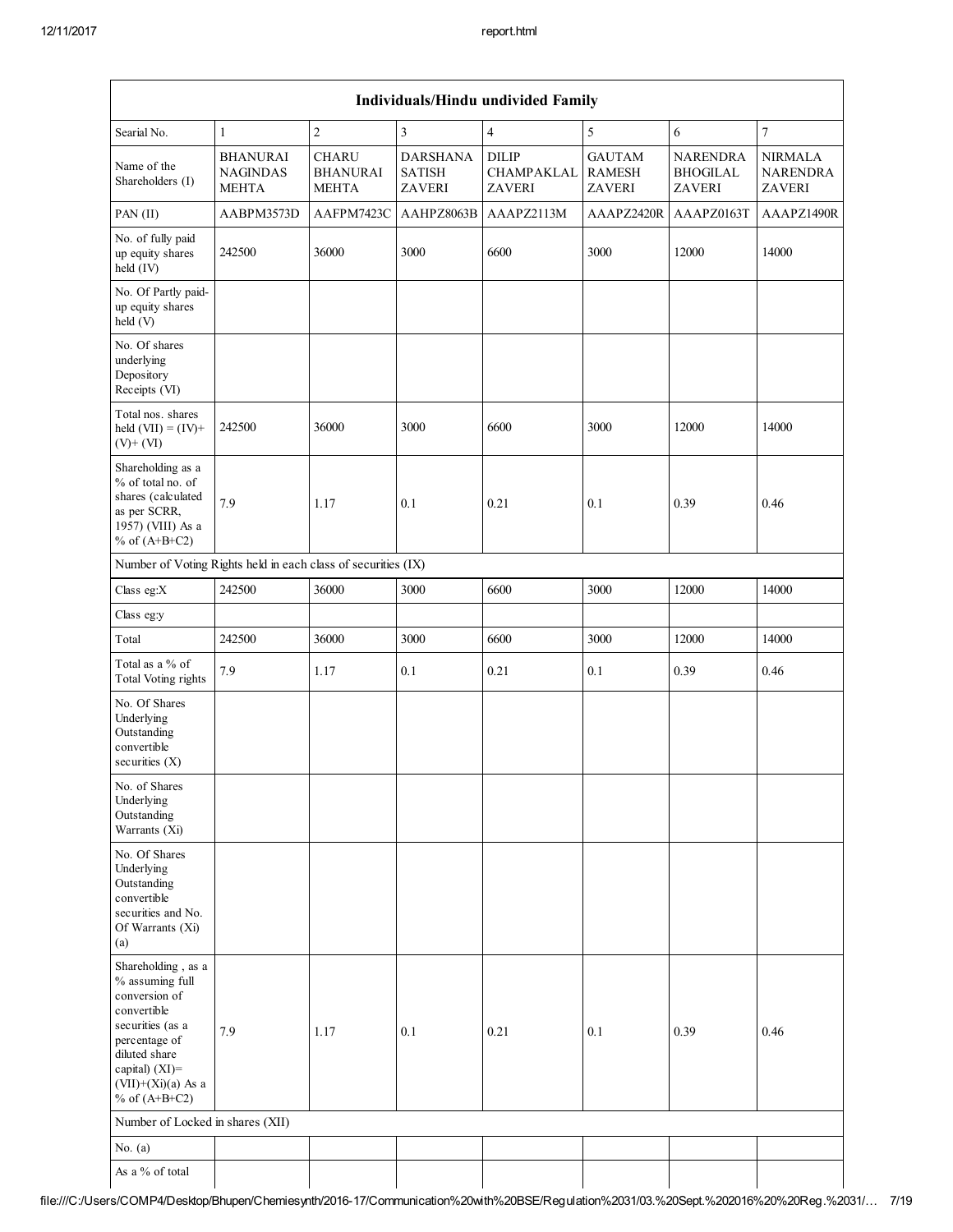12/11/2017 report.html

| Shares held (b)                                                      |              |          |   |  |   |          |                |  |
|----------------------------------------------------------------------|--------------|----------|---|--|---|----------|----------------|--|
| Number of Shares pledged or otherwise encumbered (XIII)              |              |          |   |  |   |          |                |  |
| No. $(a)$                                                            |              |          |   |  |   |          |                |  |
| As a % of total<br>Shares held (b)                                   |              |          |   |  |   |          |                |  |
| Number of equity<br>shares held in<br>dematerialized<br>form $(XIV)$ | $\mathbf{0}$ | $\theta$ | U |  | 0 | $\bf{0}$ | $\overline{0}$ |  |
| Reason for not providing PAN                                         |              |          |   |  |   |          |                |  |
| Reason for not<br>providing PAN                                      |              |          |   |  |   |          |                |  |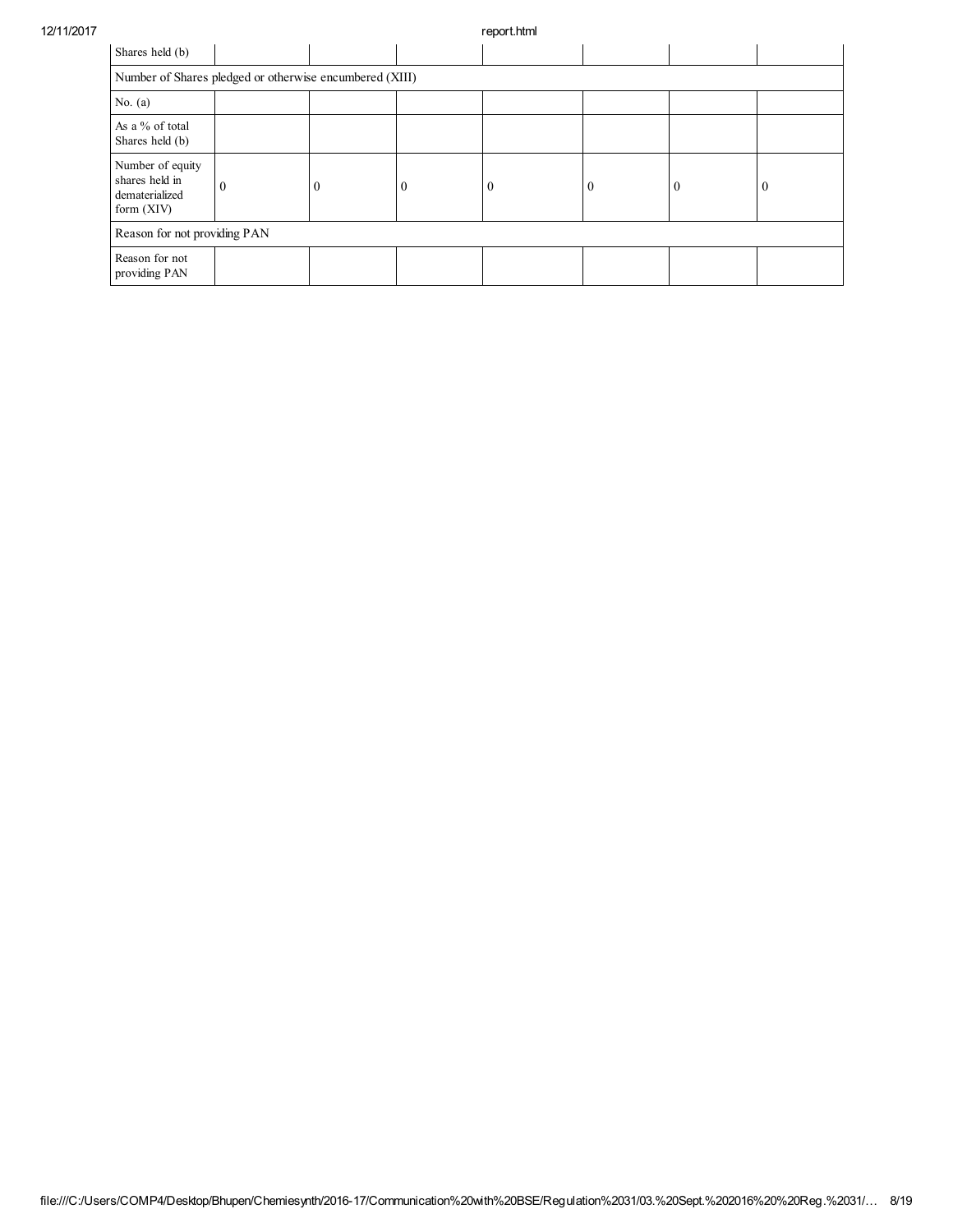| Individuals/Hindu undivided Family                                                                                            |                                               |                                                               |                                                   |                                                   |                                           |                                          |                          |
|-------------------------------------------------------------------------------------------------------------------------------|-----------------------------------------------|---------------------------------------------------------------|---------------------------------------------------|---------------------------------------------------|-------------------------------------------|------------------------------------------|--------------------------|
| Searial No.                                                                                                                   | $\,$ 8 $\,$                                   | 9                                                             | 10                                                | 11                                                | 12                                        | 13                                       | 14                       |
| Name of the<br>Shareholders<br>(1)                                                                                            | <b>PANNA</b><br><b>SURESH</b><br><b>MEHTA</b> | $\mathbb{R}$<br><b>BALASUBRAMANIAN</b>                        | <b>RUSHABH</b><br><b>BHANURAI</b><br><b>MEHTA</b> | <b>SATISH</b><br><b>BHOGILAL</b><br><b>ZAVERI</b> | <b>SUSHILA</b><br><b>RAMESH</b><br>ZAVERI | <b>SANDIP</b><br><b>SATISH</b><br>ZAVERI | <b>KAMAL S</b><br>ZAVERI |
| PAN(II)                                                                                                                       | AAAPM8088S                                    | ABEPR9439B                                                    | AABPM3574E                                        | AAAPZ1555F                                        | AAAPZ0401C                                | AAAPZ0982C                               | AAAPZ1554E               |
| No. of fully<br>paid up equity<br>shares held<br>(IV)                                                                         | 14000                                         | 6000                                                          | 9340                                              | 1124560                                           | 24000                                     | 330700                                   | 12000                    |
| No. Of Partly<br>paid-up<br>equity shares<br>held (V)                                                                         |                                               |                                                               |                                                   |                                                   |                                           |                                          |                          |
| No. Of<br>shares<br>underlying<br>Depository<br>Receipts (VI)                                                                 |                                               |                                                               |                                                   |                                                   |                                           |                                          |                          |
| Total nos.<br>shares held<br>$(VII) = (IV) +$<br>$(V)+(VI)$                                                                   | 14000                                         | 6000                                                          | 9340                                              | 1124560                                           | 24000                                     | 330700                                   | 12000                    |
| Shareholding<br>as a % of<br>total no. of<br>shares<br>(calculated as<br>per SCRR,<br>1957) (VIII)<br>As a % of<br>$(A+B+C2)$ | 0.46                                          | 0.2                                                           | 0.3                                               | 36.63                                             | 0.78                                      | 10.77                                    | 0.39                     |
|                                                                                                                               |                                               | Number of Voting Rights held in each class of securities (IX) |                                                   |                                                   |                                           |                                          |                          |
| Class eg:X                                                                                                                    | 14000                                         | 6000                                                          | 9340                                              | 1124560                                           | 24000                                     | 330700                                   | 12000                    |
| Class eg:y                                                                                                                    |                                               |                                                               |                                                   |                                                   |                                           |                                          |                          |
| Total                                                                                                                         | 14000                                         | 6000                                                          | 9340                                              | 1124560                                           | 24000                                     | 330700                                   | 12000                    |
| Total as a %<br>of Total<br>Voting rights                                                                                     | 0.46                                          | 0.2                                                           | 0.3                                               | 36.63                                             | 0.78                                      | 10.77                                    | 0.39                     |
| No. Of<br>Shares<br>Underlying<br>Outstanding<br>convertible<br>securities (X)                                                |                                               |                                                               |                                                   |                                                   |                                           |                                          |                          |
| No. of Shares<br>Underlying<br>Outstanding<br>Warrants (Xi)                                                                   |                                               |                                                               |                                                   |                                                   |                                           |                                          |                          |
| No. Of<br>Shares<br>Underlying<br>Outstanding<br>convertible<br>securities and<br>No. Of<br>Warrants (Xi)<br>(a)              |                                               |                                                               |                                                   |                                                   |                                           |                                          |                          |
| Shareholding<br>, as a $%$<br>assuming full<br>conversion of                                                                  |                                               |                                                               |                                                   |                                                   |                                           |                                          |                          |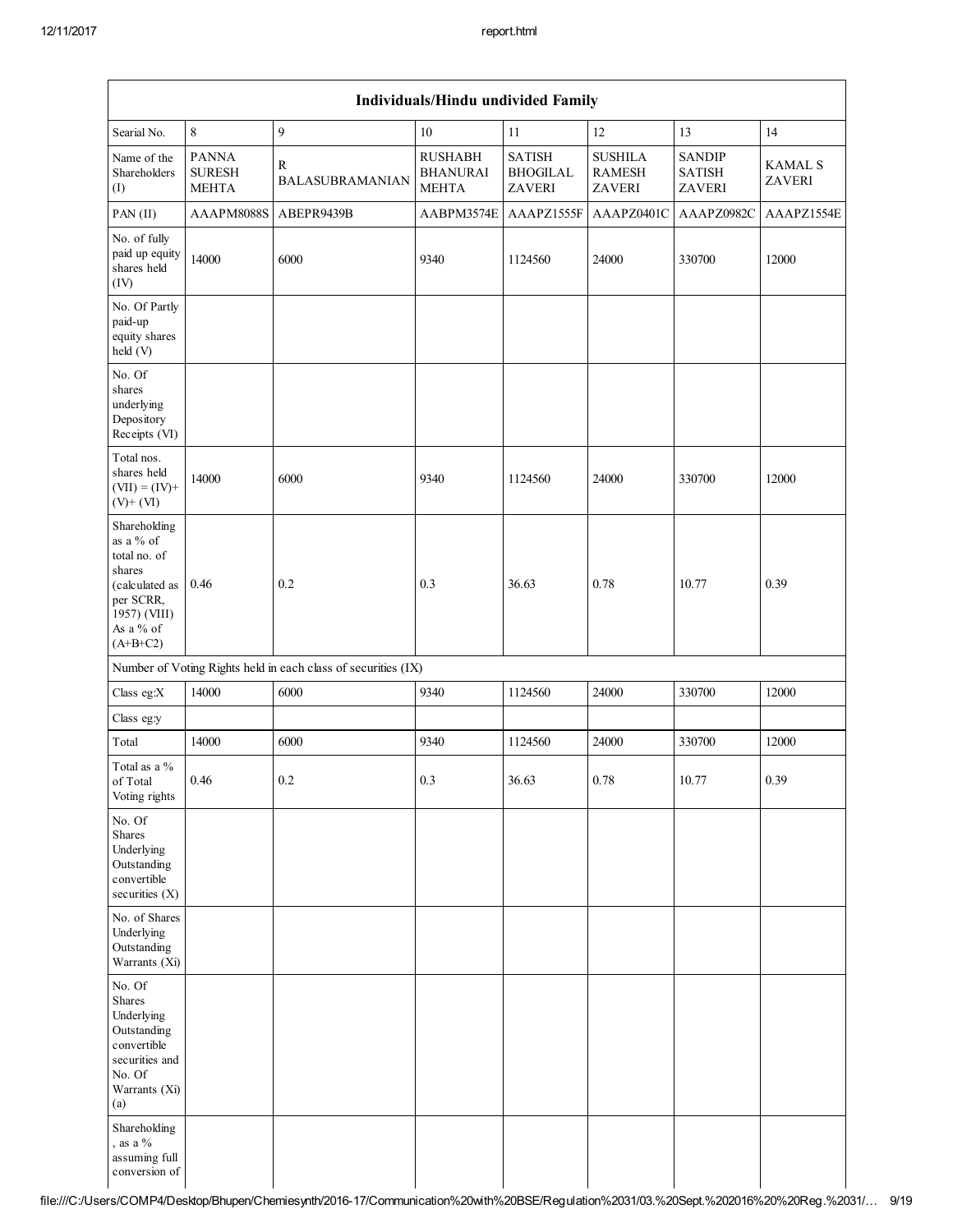| 12/11/2017 |                                                                                                                                          |                                  |                                                         |                  | report.html |                  |                  |                  |  |  |  |
|------------|------------------------------------------------------------------------------------------------------------------------------------------|----------------------------------|---------------------------------------------------------|------------------|-------------|------------------|------------------|------------------|--|--|--|
|            | convertible<br>securities (as<br>a percentage<br>of diluted<br>share capital)<br>$(XI)=(VII)+$<br>$(Xi)(a)$ As a<br>$%$ of<br>$(A+B+C2)$ | 0.46                             | 0.2                                                     | 0.3              | 36.63       | 0.78             | 10.77            | 0.39             |  |  |  |
|            |                                                                                                                                          | Number of Locked in shares (XII) |                                                         |                  |             |                  |                  |                  |  |  |  |
|            | No. $(a)$                                                                                                                                |                                  |                                                         |                  |             |                  |                  |                  |  |  |  |
|            | As a % of<br>total Shares<br>held (b)                                                                                                    |                                  |                                                         |                  |             |                  |                  |                  |  |  |  |
|            |                                                                                                                                          |                                  | Number of Shares pledged or otherwise encumbered (XIII) |                  |             |                  |                  |                  |  |  |  |
|            | No. $(a)$                                                                                                                                |                                  |                                                         |                  |             |                  |                  |                  |  |  |  |
|            | As a % of<br>total Shares<br>held (b)                                                                                                    |                                  |                                                         |                  |             |                  |                  |                  |  |  |  |
|            | Number of<br>equity shares<br>held in<br>dematerialized<br>form (XIV)                                                                    | $\mathbf{0}$                     | $\boldsymbol{0}$                                        | $\boldsymbol{0}$ | $\bf{0}$    | $\boldsymbol{0}$ | $\boldsymbol{0}$ | $\boldsymbol{0}$ |  |  |  |
|            |                                                                                                                                          | Reason for not providing PAN     |                                                         |                  |             |                  |                  |                  |  |  |  |
|            | Reason for<br>not providing<br>PAN                                                                                                       |                                  |                                                         |                  |             |                  |                  |                  |  |  |  |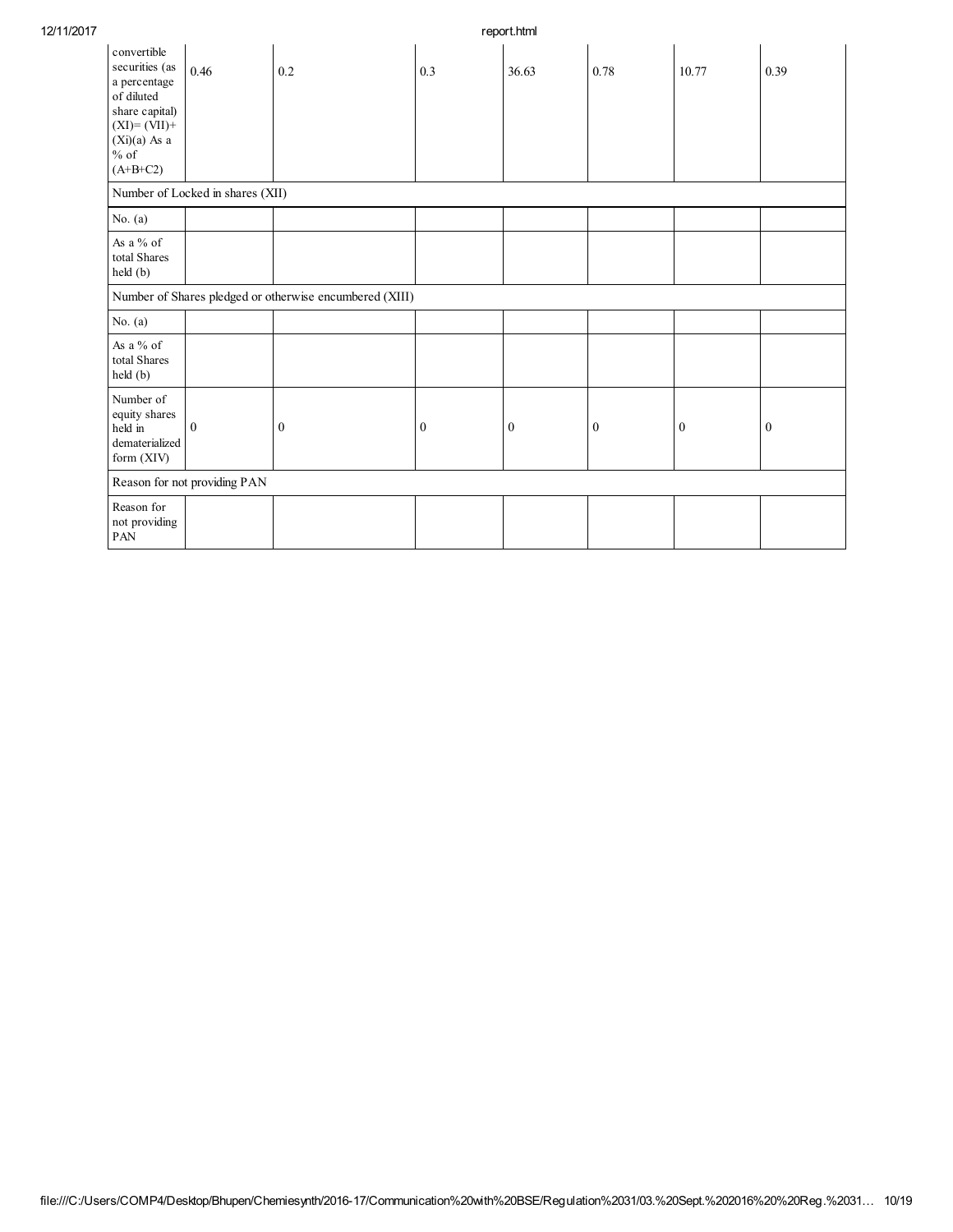| Individuals/Hindu undivided Family                                                                                                                                                       |                                                               |  |  |  |  |  |  |  |
|------------------------------------------------------------------------------------------------------------------------------------------------------------------------------------------|---------------------------------------------------------------|--|--|--|--|--|--|--|
| Searial No.                                                                                                                                                                              |                                                               |  |  |  |  |  |  |  |
| Name of the<br>Shareholders (I)                                                                                                                                                          | Click here to go back                                         |  |  |  |  |  |  |  |
| PAN (II)                                                                                                                                                                                 | Total                                                         |  |  |  |  |  |  |  |
| No. of fully paid<br>up equity shares<br>held (IV)                                                                                                                                       | 1837700                                                       |  |  |  |  |  |  |  |
| No. Of Partly paid-<br>up equity shares<br>held (V)                                                                                                                                      |                                                               |  |  |  |  |  |  |  |
| No. Of shares<br>underlying<br>Depository<br>Receipts (VI)                                                                                                                               |                                                               |  |  |  |  |  |  |  |
| Total nos. shares<br>held $(VII) = (IV) +$<br>$(V)$ + $(VI)$                                                                                                                             | 1837700                                                       |  |  |  |  |  |  |  |
| Shareholding as a<br>% of total no. of<br>shares (calculated<br>as per SCRR,<br>1957) (VIII) As a<br>% of $(A+B+C2)$                                                                     | 59.86                                                         |  |  |  |  |  |  |  |
|                                                                                                                                                                                          | Number of Voting Rights held in each class of securities (IX) |  |  |  |  |  |  |  |
| Class eg: $X$                                                                                                                                                                            | 1837700                                                       |  |  |  |  |  |  |  |
| Class eg:y                                                                                                                                                                               |                                                               |  |  |  |  |  |  |  |
| Total                                                                                                                                                                                    | 1837700                                                       |  |  |  |  |  |  |  |
| Total as a % of<br>Total Voting rights                                                                                                                                                   | 59.86                                                         |  |  |  |  |  |  |  |
| No. Of Shares<br>Underlying<br>Outstanding<br>convertible<br>securities $(X)$                                                                                                            |                                                               |  |  |  |  |  |  |  |
| No. of Shares<br>Underlying<br>Outstanding<br>Warrants (Xi)                                                                                                                              |                                                               |  |  |  |  |  |  |  |
| No. Of Shares<br>Underlying<br>Outstanding<br>convertible<br>securities and No.<br>Of Warrants (Xi)<br>(a)                                                                               |                                                               |  |  |  |  |  |  |  |
| Shareholding, as a<br>% assuming full<br>conversion of<br>convertible<br>securities (as a<br>percentage of<br>diluted share<br>capital) (XI)=<br>$(VII)+(Xi)(a)$ As a<br>% of $(A+B+C2)$ | 59.86                                                         |  |  |  |  |  |  |  |
| Number of Locked in shares (XII)                                                                                                                                                         |                                                               |  |  |  |  |  |  |  |
| No. $(a)$                                                                                                                                                                                |                                                               |  |  |  |  |  |  |  |
| As a % of total<br>Shares held (b)                                                                                                                                                       |                                                               |  |  |  |  |  |  |  |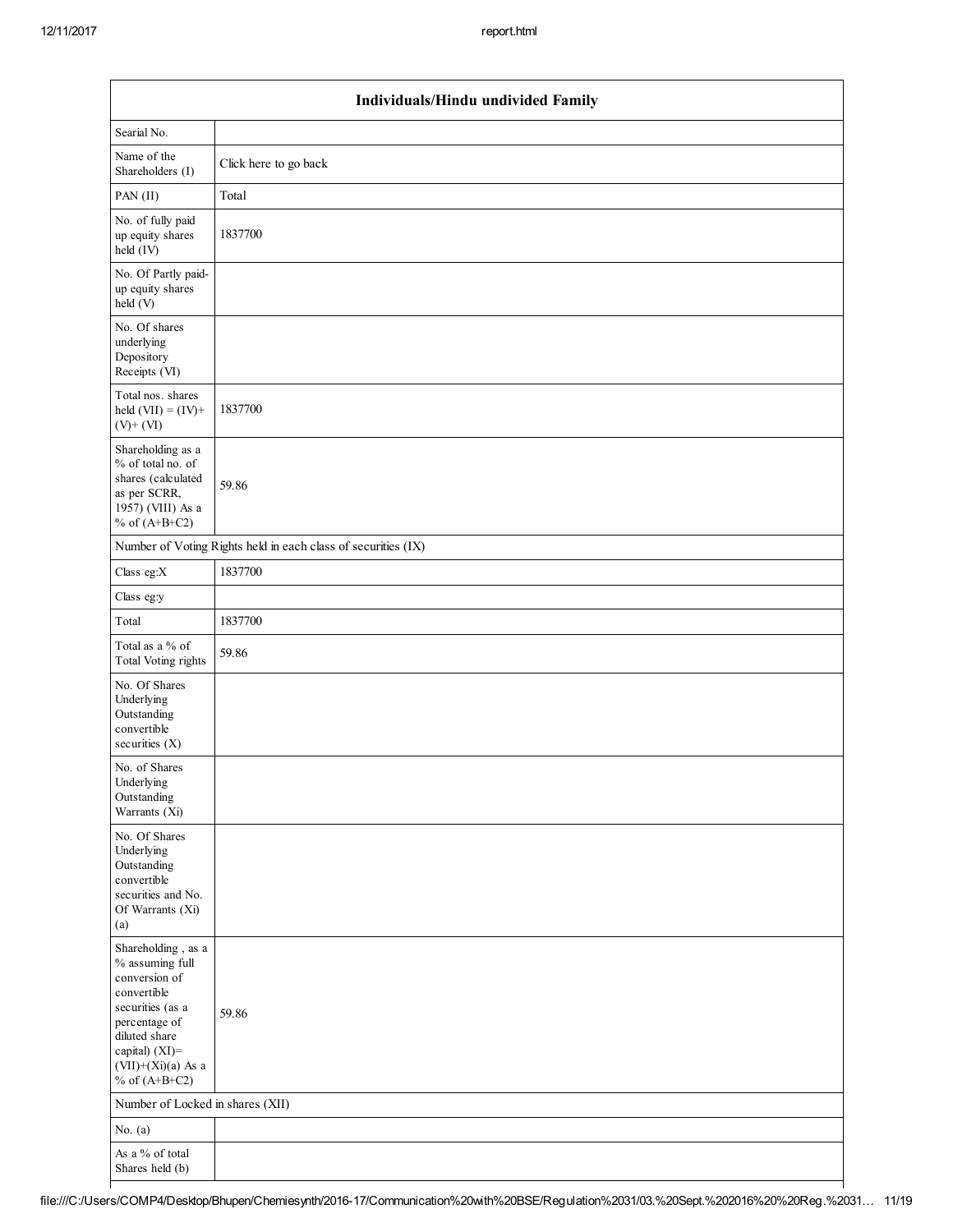$\overline{\mathbf{I}}$ 

|  | Number of Shares pledged or otherwise encumbered (XIII) |
|--|---------------------------------------------------------|
|--|---------------------------------------------------------|

| No. $(a)$                                                            |          |  |
|----------------------------------------------------------------------|----------|--|
| As a % of total<br>Shares held (b)                                   |          |  |
| Number of equity<br>shares held in<br>dematerialized<br>form $(XIV)$ | $\theta$ |  |
| Reason for not providing PAN                                         |          |  |
| Reason for not<br>providing PAN                                      |          |  |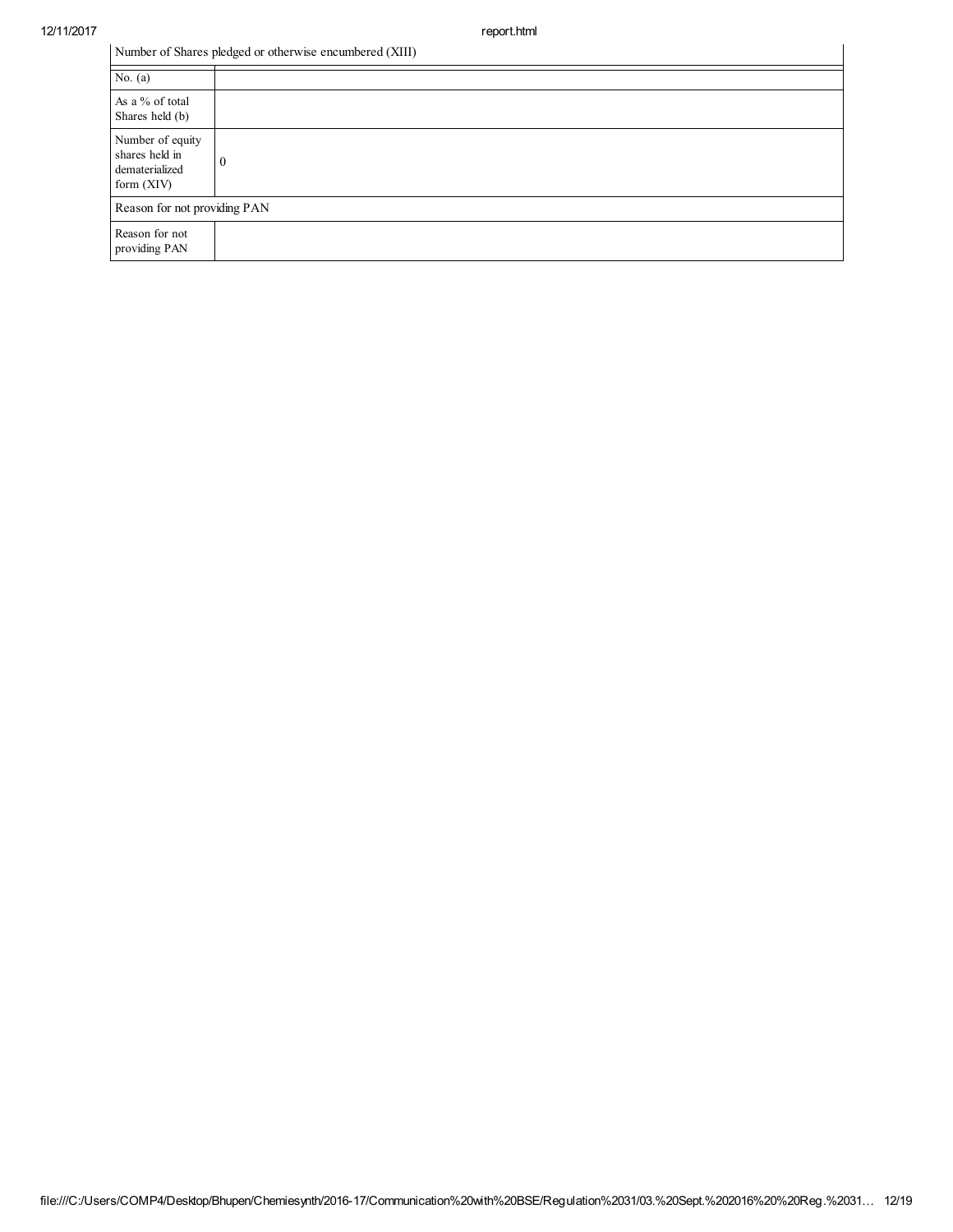| Individuals - ii. Individual shareholders holding nominal share capital in excess of Rs. 2 lakhs.                                                                                  |                                                               |                       |  |  |
|------------------------------------------------------------------------------------------------------------------------------------------------------------------------------------|---------------------------------------------------------------|-----------------------|--|--|
| Searial No.                                                                                                                                                                        | $\mathbf{1}$                                                  |                       |  |  |
| Name of the<br>Shareholders (I)                                                                                                                                                    | <b>GAURAV MALLIK</b>                                          | Click here to go back |  |  |
| PAN (II)                                                                                                                                                                           | ZZZZZ9999Z                                                    | Total                 |  |  |
| No. of fully paid<br>up equity shares<br>$held$ (IV)                                                                                                                               | 128700                                                        | 128700                |  |  |
| No. Of Partly paid-<br>up equity shares<br>held (V)                                                                                                                                |                                                               |                       |  |  |
| No. Of shares<br>underlying<br>Depository<br>Receipts (VI)                                                                                                                         |                                                               |                       |  |  |
| Total nos. shares<br>held $(VII) = (IV) +$<br>$(V)$ + $(VI)$                                                                                                                       | 128700                                                        | 128700                |  |  |
| Shareholding as a<br>% of total no. of<br>shares (calculated<br>as per SCRR,<br>1957) (VIII) As a<br>% of $(A+B+C2)$                                                               | 4.19                                                          | 4.19                  |  |  |
|                                                                                                                                                                                    | Number of Voting Rights held in each class of securities (IX) |                       |  |  |
| Class eg: X                                                                                                                                                                        | 128700                                                        | 128700                |  |  |
| Class eg:y                                                                                                                                                                         |                                                               |                       |  |  |
| Total                                                                                                                                                                              | 128700                                                        | 128700                |  |  |
| Total as a % of<br>Total Voting rights                                                                                                                                             | 4.19                                                          | 4.19                  |  |  |
| No. Of Shares<br>Underlying<br>Outstanding<br>convertible<br>securities $(X)$                                                                                                      |                                                               |                       |  |  |
| No. of Shares<br>Underlying<br>Outstanding<br>Warrants (Xi)                                                                                                                        |                                                               |                       |  |  |
| No. Of Shares<br>Underlying<br>Outstanding<br>convertible<br>securities and No.<br>Of Warrants (Xi)<br>(a)                                                                         |                                                               |                       |  |  |
| Shareholding, as a<br>% assuming full<br>conversion of<br>convertible<br>securities (as a<br>percentage of<br>diluted share<br>capital) (XI)=<br>(VII)+(X) As a %<br>of $(A+B+C2)$ | 4.19                                                          | 4.19                  |  |  |
| Number of Locked in shares (XII)                                                                                                                                                   |                                                               |                       |  |  |
| No. $(a)$                                                                                                                                                                          |                                                               |                       |  |  |
| As a % of total<br>Shares held (b)                                                                                                                                                 |                                                               |                       |  |  |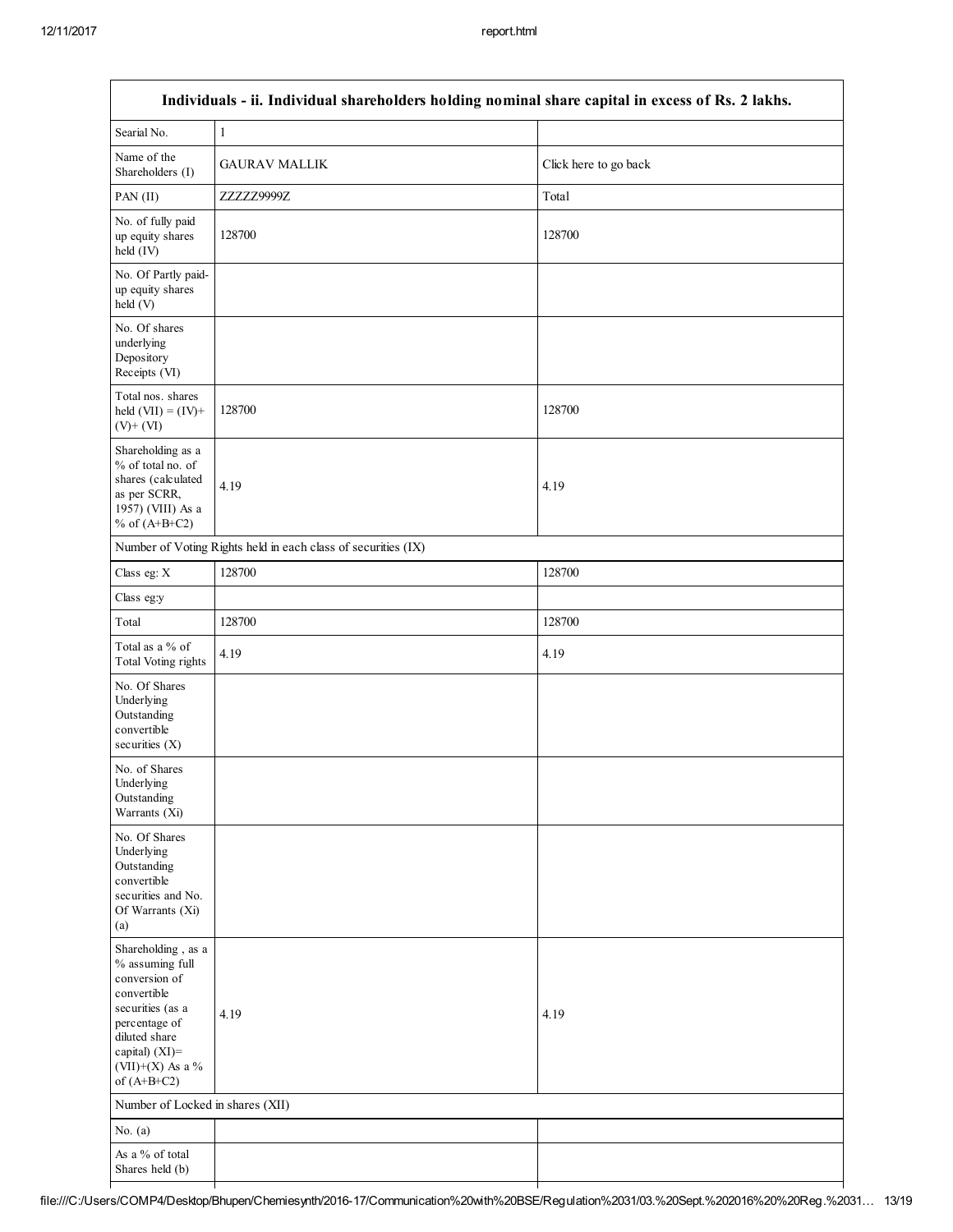| Number of equity<br>shares held in<br>dematerialized<br>form $(XIV)$ |                        | $\boldsymbol{0}$ |
|----------------------------------------------------------------------|------------------------|------------------|
| Reason for not providing PAN                                         |                        |                  |
| Reason for not<br>providing PAN                                      | Textual Information(1) |                  |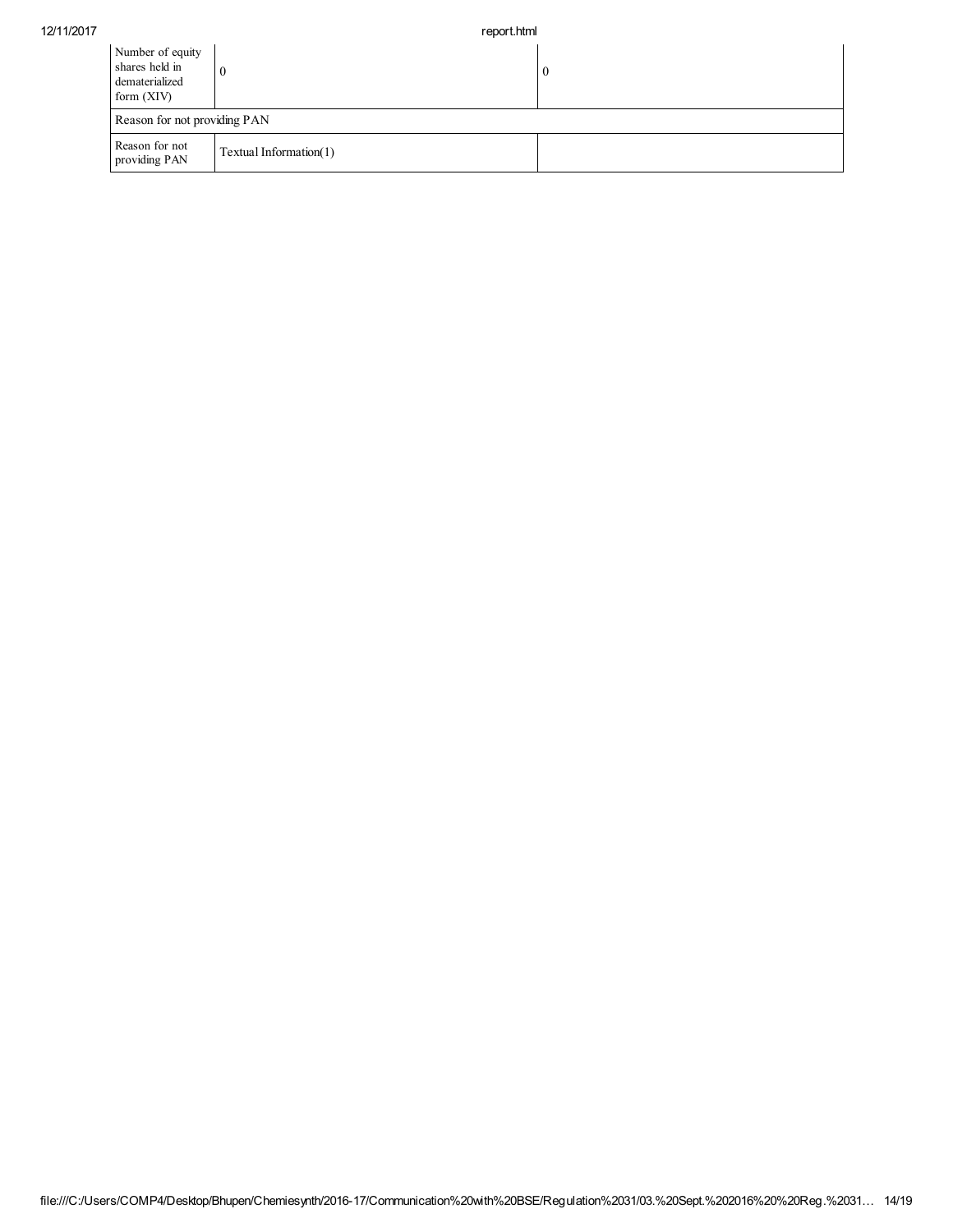|                        | <b>Text Block</b> |
|------------------------|-------------------|
| Textual Information(1) | Not available     |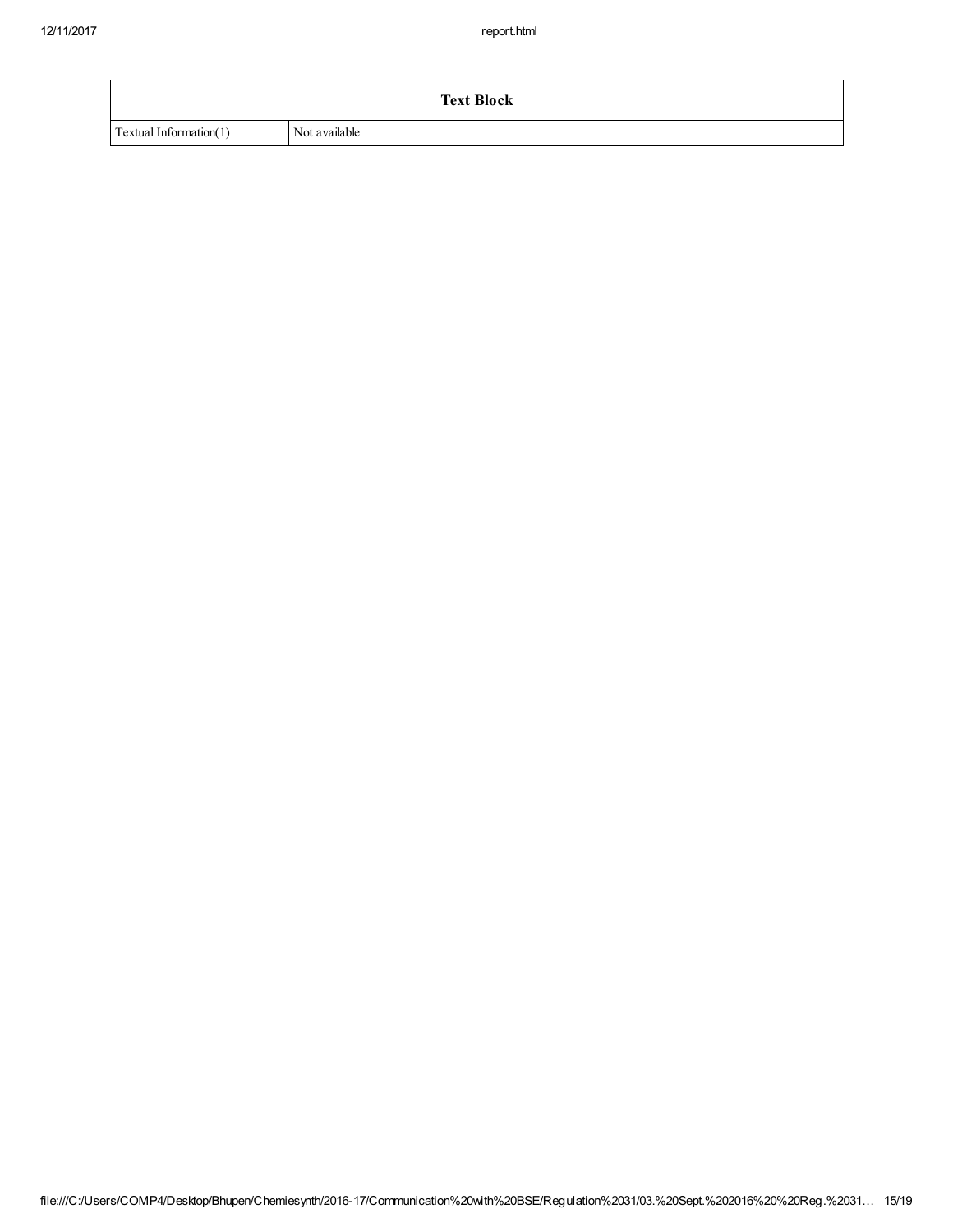| Any Other (specify)                                                                                                                           |                                                               |                                           |                                           |                          |
|-----------------------------------------------------------------------------------------------------------------------------------------------|---------------------------------------------------------------|-------------------------------------------|-------------------------------------------|--------------------------|
| Searial No.                                                                                                                                   | 1                                                             | $\sqrt{2}$                                | $\mathfrak{Z}$                            |                          |
| Category                                                                                                                                      | <b>Bodies Corporate</b>                                       | <b>Bodies Corporate</b>                   | <b>Bodies Corporate</b>                   |                          |
| Category / More<br>than 1 percentage                                                                                                          | More than 1 percentage of<br>shareholding                     | More than 1 percentage of<br>shareholding | More than 1 percentage of<br>shareholding |                          |
| Name of the<br>Shareholders (I)                                                                                                               | <b>SRF</b>                                                    | SOUTH DELHI INVESTMENTS<br>$(P)$ LTD      | UNITED PHOSPHOROUS<br><b>LIMITED</b>      | Click here to go<br>back |
| PAN (II)                                                                                                                                      | ZZZZZ9999Z                                                    | ZZZZZ9999Z                                | AABCS1698G                                | Total                    |
| No. of the<br>Shareholders (I)                                                                                                                | 1                                                             | $\mathbf{1}$                              | 1                                         | $\boldsymbol{0}$         |
| No. of fully paid<br>up equity shares<br>held (IV)                                                                                            | 32900                                                         | 34900                                     | 921000                                    | $\boldsymbol{0}$         |
| No. Of Partly paid-<br>up equity shares<br>held (V)                                                                                           |                                                               |                                           |                                           |                          |
| No. Of shares<br>underlying<br>Depository<br>Receipts (VI)                                                                                    |                                                               |                                           |                                           |                          |
| Total nos. shares<br>held $(VII) = (IV) +$<br>$(V)$ + $(VI)$                                                                                  | 32900                                                         | 34900                                     | 921000                                    | $\boldsymbol{0}$         |
| Shareholding as a<br>% of total no. of<br>shares (calculated<br>as per SCRR,<br>1957) (VIII) As a<br>% of $(A+B+C2)$                          | 1.07                                                          | 1.14                                      | 30                                        | $\boldsymbol{0}$         |
|                                                                                                                                               | Number of Voting Rights held in each class of securities (IX) |                                           |                                           |                          |
| Class eg: X                                                                                                                                   | 32900                                                         | 34900                                     | 921000                                    | $\boldsymbol{0}$         |
| Class eg:y                                                                                                                                    |                                                               |                                           |                                           |                          |
| Total                                                                                                                                         | 32900                                                         | 34900                                     | 921000                                    | $\boldsymbol{0}$         |
| Total as a % of<br>Total Voting rights                                                                                                        | 1.07                                                          | 1.14                                      | 30                                        | $\boldsymbol{0}$         |
| No. Of Shares<br>Underlying<br>Outstanding<br>convertible<br>securities (X)                                                                   |                                                               |                                           |                                           |                          |
| No. of Shares<br>Underlying<br>Outstanding<br>Warrants (Xi)                                                                                   |                                                               |                                           |                                           |                          |
| No. Of Shares<br>Underlying<br>Outstanding<br>convertible<br>securities and No.<br>Of Warrants (Xi)<br>(a)                                    |                                                               |                                           |                                           |                          |
| Shareholding, as a<br>% assuming full<br>conversion of<br>convertible<br>securities (as a<br>percentage of<br>diluted share<br>capital) (XI)= | 1.07                                                          | 1.14                                      | 30                                        | $\boldsymbol{0}$         |

file:///C:/Users/COMP4/Desktop/Bhupen/Chemiesynth/2016-17/Communication%20with%20BSE/Regulation%2031/03.%20Sept.%202016%20%20Reg.%2031… 16/19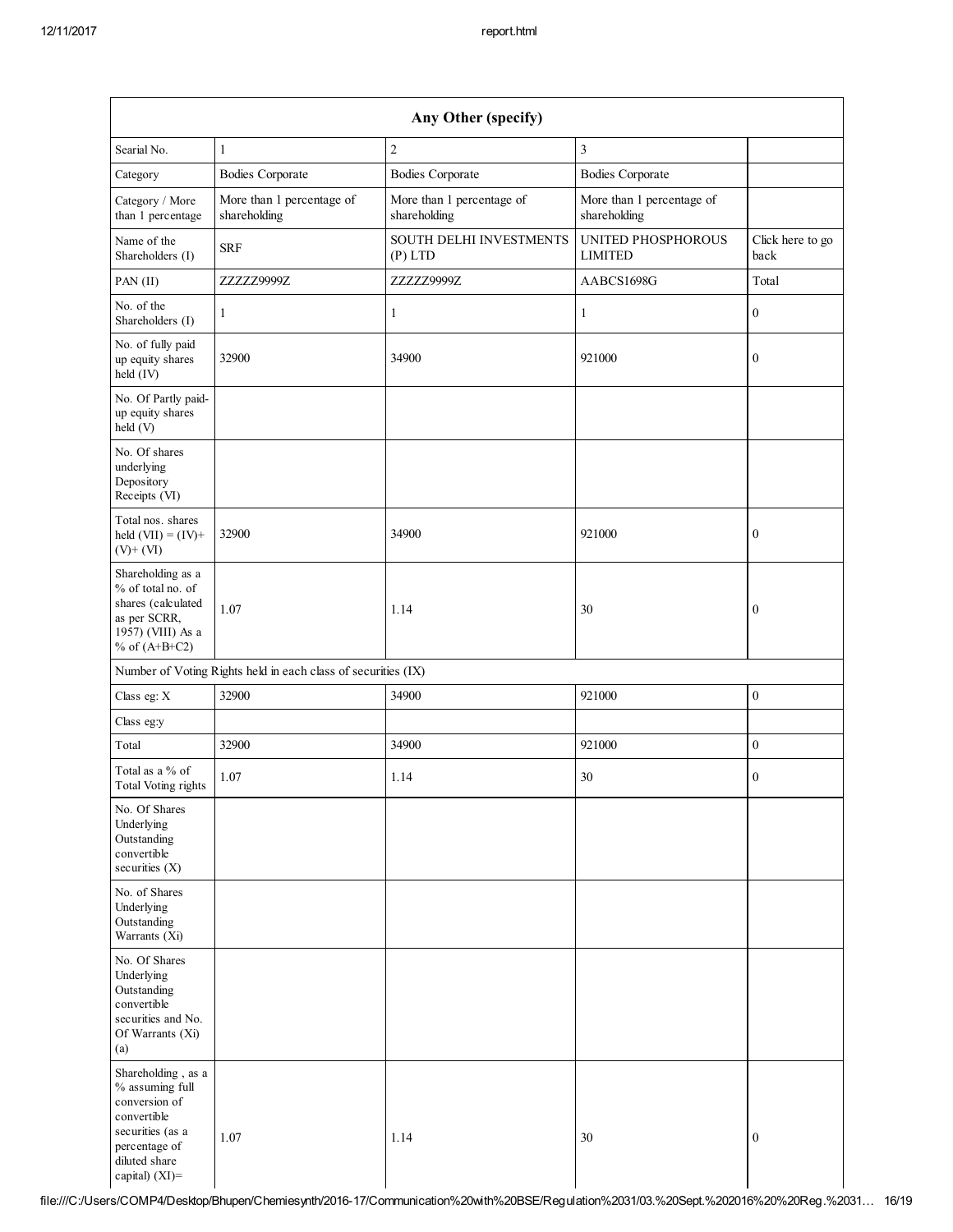| $(VII)+(X)$ As a %<br>of $(A+B+C2)$                                  |                                  |                        |              |              |
|----------------------------------------------------------------------|----------------------------------|------------------------|--------------|--------------|
|                                                                      | Number of Locked in shares (XII) |                        |              |              |
| No. $(a)$                                                            |                                  |                        |              |              |
| As a % of total<br>Shares held (b)                                   |                                  |                        |              |              |
| Number of equity<br>shares held in<br>dematerialized<br>form $(XIV)$ | $\theta$                         | $\theta$               | $\mathbf{0}$ | $\mathbf{0}$ |
| Reason for not providing PAN                                         |                                  |                        |              |              |
| Reason for not<br>providing PAN                                      | Textual Information(1)           | Textual Information(2) |              |              |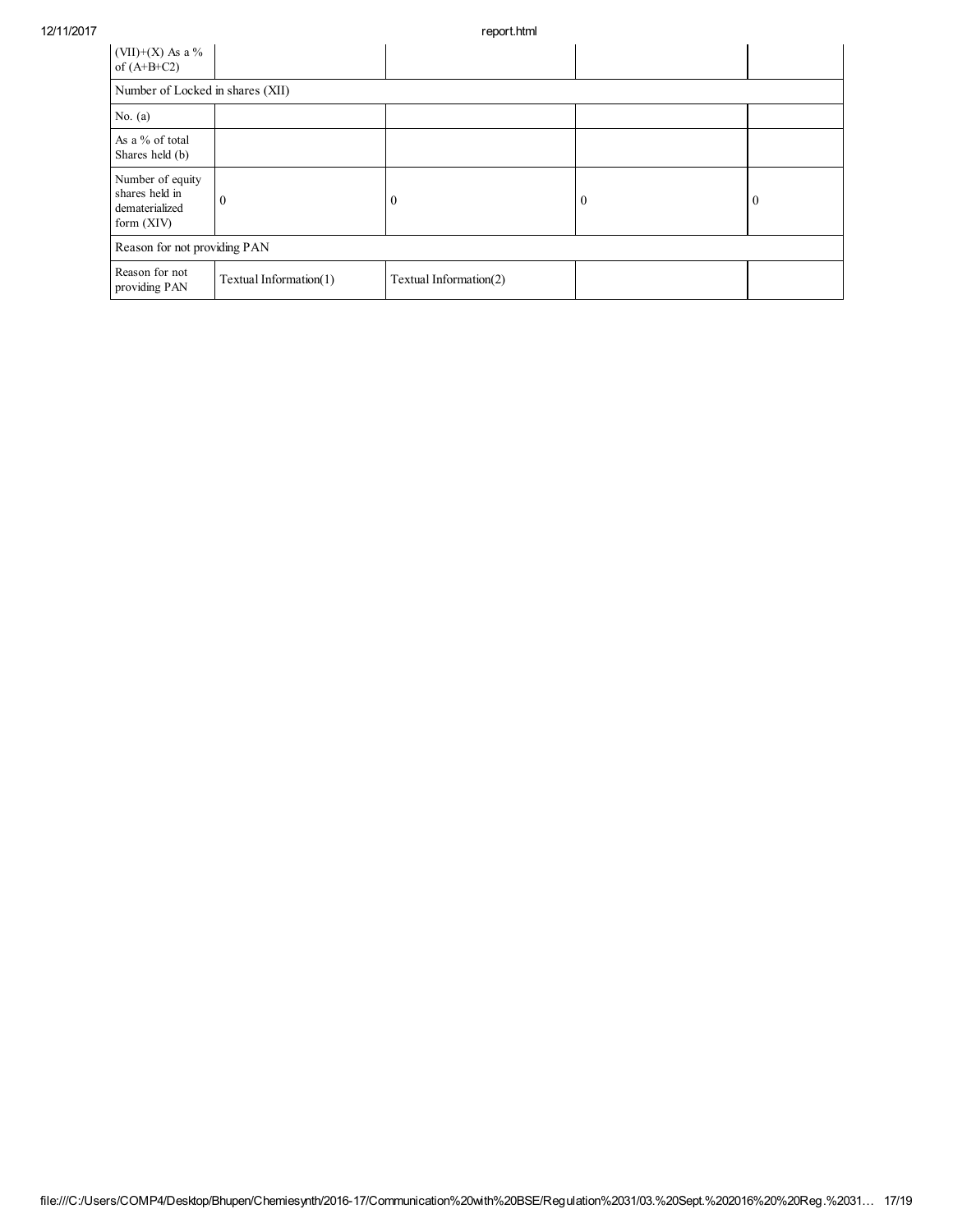| <b>Text Block</b>      |               |  |
|------------------------|---------------|--|
| Textual Information(1) | Not Available |  |
| Textual Information(2) | Not available |  |